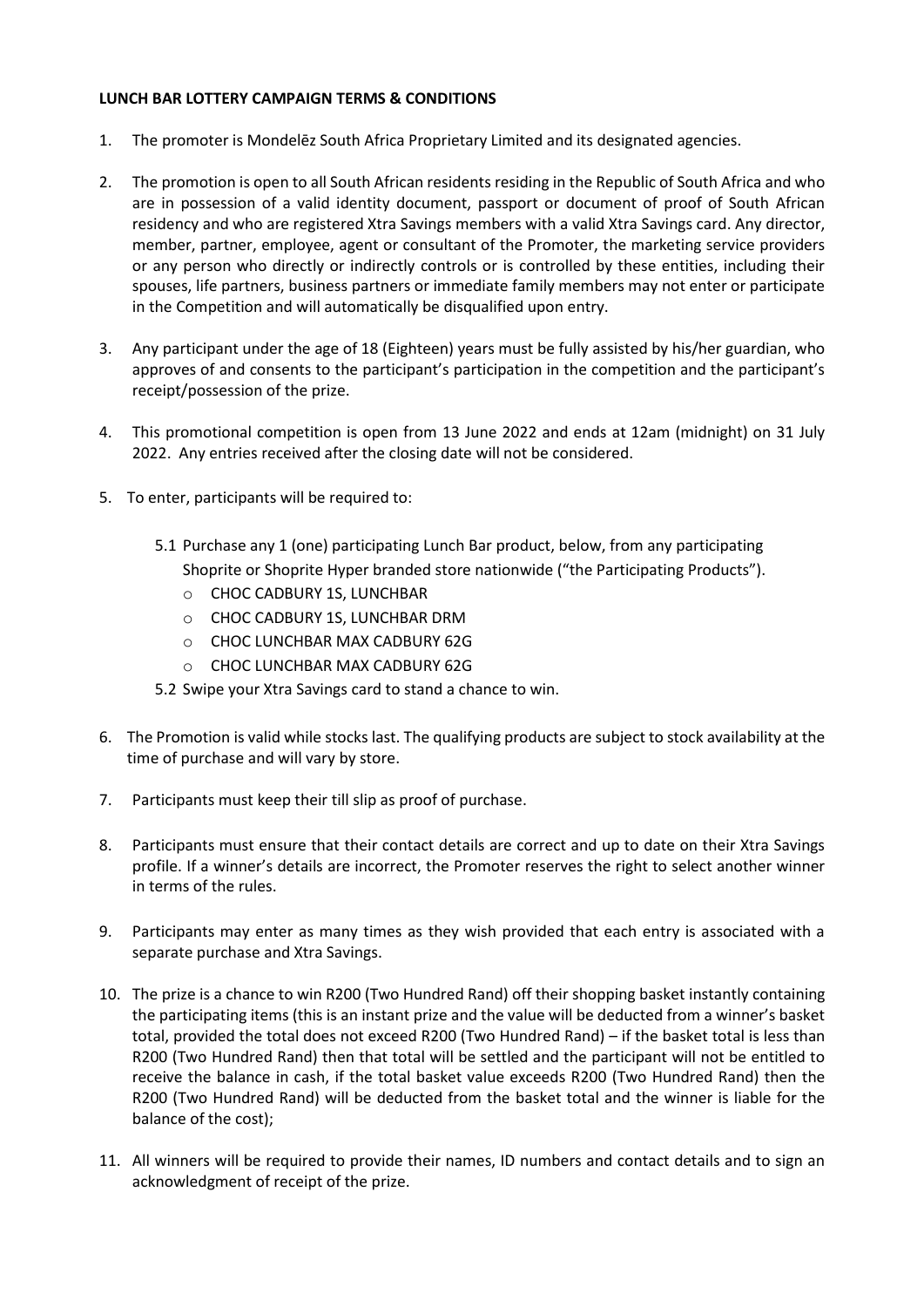- 12. Winners will be selected randomly by means of a predetermined algorithm upon completion of their purchase and will be notified via their till slip whether they are a winner.
- 13. A copy of these rules can be found on the following website [www.termsconditions.co.za](http://www.termsconditions.co.za/) throughout the period of the competition or can be obtained from the Consumer Call Centre on telephone number on 0800 114 449 between 09H00 to 16H00 on weekdays.
- 14. The Promoter reserves the right to name winners publicly and any other place where the Promoter deems fit. By entering the competition, prize winners agree to the publication of their name by the Promoter.
- 15. Failure to claim the prize or a refusal or inability to comply with these requirements within 2 (Two) months will disqualify the winner and a new winner will be drawn in their place at the sole discretion of the Promoter.
- 16. Any personal data submitted by you will be used solely in accordance with current South African data protection legislation and the Promoter's privacy policy.
- 17. The Promoter shall not be responsible for any lost, damaged, delayed, incorrect or incomplete entries for any reason whatsoever.
- 18. The Promoter shall not be responsible for the failure of any technical element relating to this promotion that may result in an entry not being successfully submitted.
- 19. Responsibility is not accepted for entries lost, damaged, or delayed as a result of any network, computer or cell phone hardware or software failure of any kind.
- 20. The Promoter reserves the right to disqualify any claim if fraud or cheating is suspected, including without limitation, through the manipulation of code or otherwise frequently falsifying data.
- 21. The Promoter has the right in its sole discretion to summarily disqualify a winner who, at any time, does not act in accordance with the spirit of the promotional competition. A disqualified winner shall immediately forfeit their right, title or interest in any prize.
- 22. No applications from agents, third parties, organised groups or applications automatically generated by computer will be accepted. No incomplete or corrupted entries will be accepted. Entries will only be accepted if they comply with all entry instructions.
- 25. **NOTE**: Any attempt to use multiple e-mail or Facebook accounts or other tactics to enter or vote more than the stated limit may result in disqualification and all associated entries and/or votes will be void. Entries or votes generated by script, macro, bot, commercial contest subscription, incentives or other means not sponsored by the Promoter, vote-swapping sites, voting software, entering service sites or any other automated means and entries or votes by any means that subvert the entry/voting process or do not conform to the terms or spirit of these competition rules, will void the entry/votes and may disqualify the entrant.
- 23. The prize is not exchangeable for cash and is not transferrable.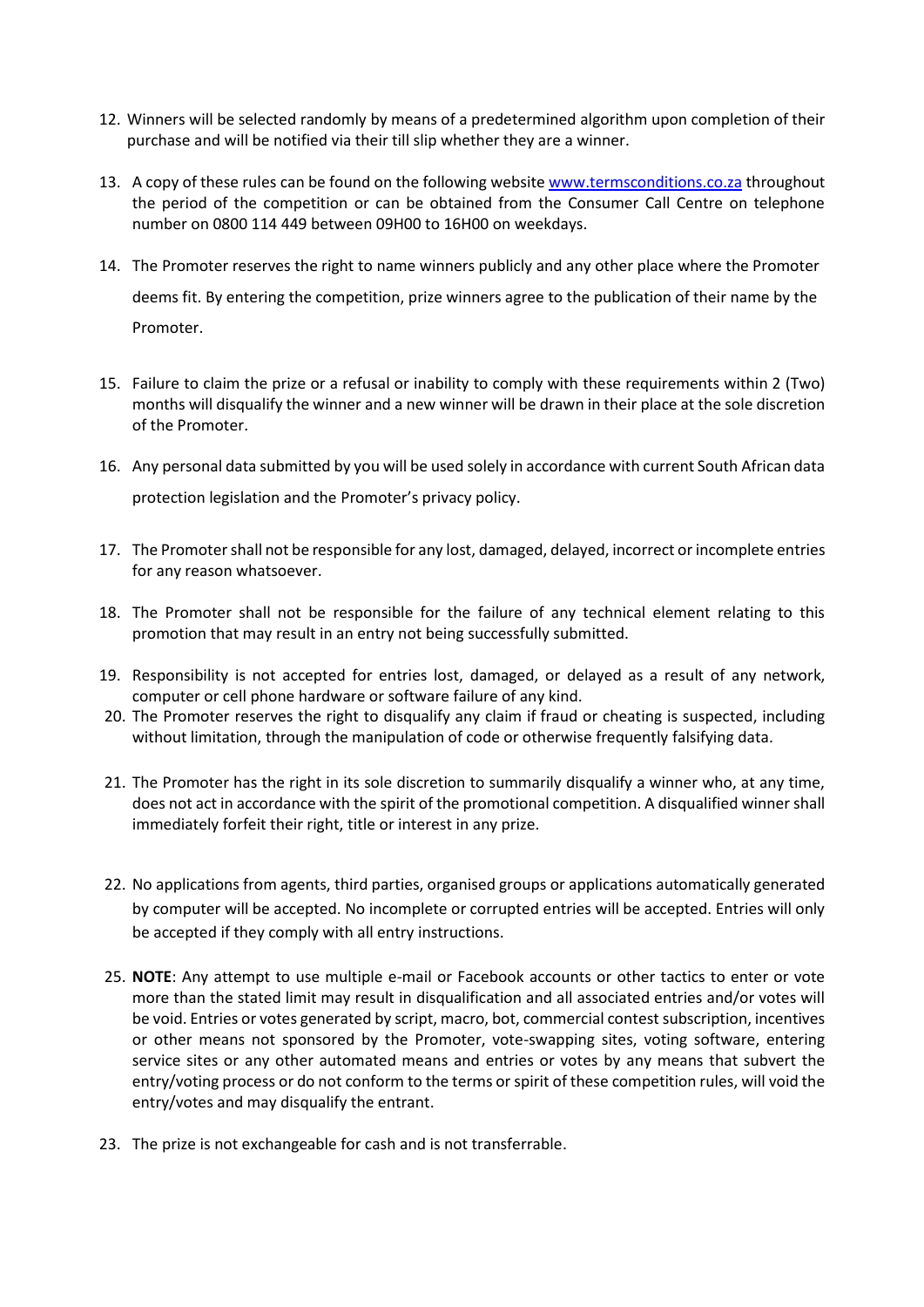- 24. The Promoter reserves the right to use the images taken of the winners for publicity purposes in any manner they deem fit, without remuneration being made payable to the winner. However, the winner has the right to object to these images being used by written notification to the Promoter at No 6 Woodmead Estate, 1 Woodmead Drive, Woodmead, Sandton, Attention: Legal Department.
- 25. The Promoter shall have the right to change or terminate the promotional competition immediately and without notice, if deemed necessary in its opinion and if circumstances arise outside of their control. In the event of such change or termination, all participants agree to waive any rights that they have in respect of this promotional competition and acknowledge that they will have no recourse against the Promoter or its agents.
- 26. Neither the Promoter, its agents, associated companies, nor any directors, officers, or employees of such, shall be liable for any loss or damage, whether direct, indirect, consequential or otherwise arising from any cause whatsoever, which may be suffered by the participant.
- 27. The judges' decision is final and no correspondence will be entered into.
- 28. Participation in the promotional competition constitutes acceptance of the promotional competition rules and participants agree to abide by the rules.
- 29. All information on the website, digital channels and till slip is provided by Shoprite Checkers (Pty) Ltd, or is licensed from various license holders. You may only use this information to assist in learning more about any particular product or service. You may not store, reuse or utilise this information for any commercial purpose.
- 30. You may not use any form of automated search or download technology to access this site without our prior written consent.
- 31. By accepting the terms and condition as set out herein, you confirm that you are aware of the information that is being collected by us and that this information will be solely processed for the purposes of this promotion.
- 32. Your privacy is important to us, for more information on how we process and secure your personal information; please see ou[r data privacy statement.](https://www.shoprite.co.za/privacyPolicy)